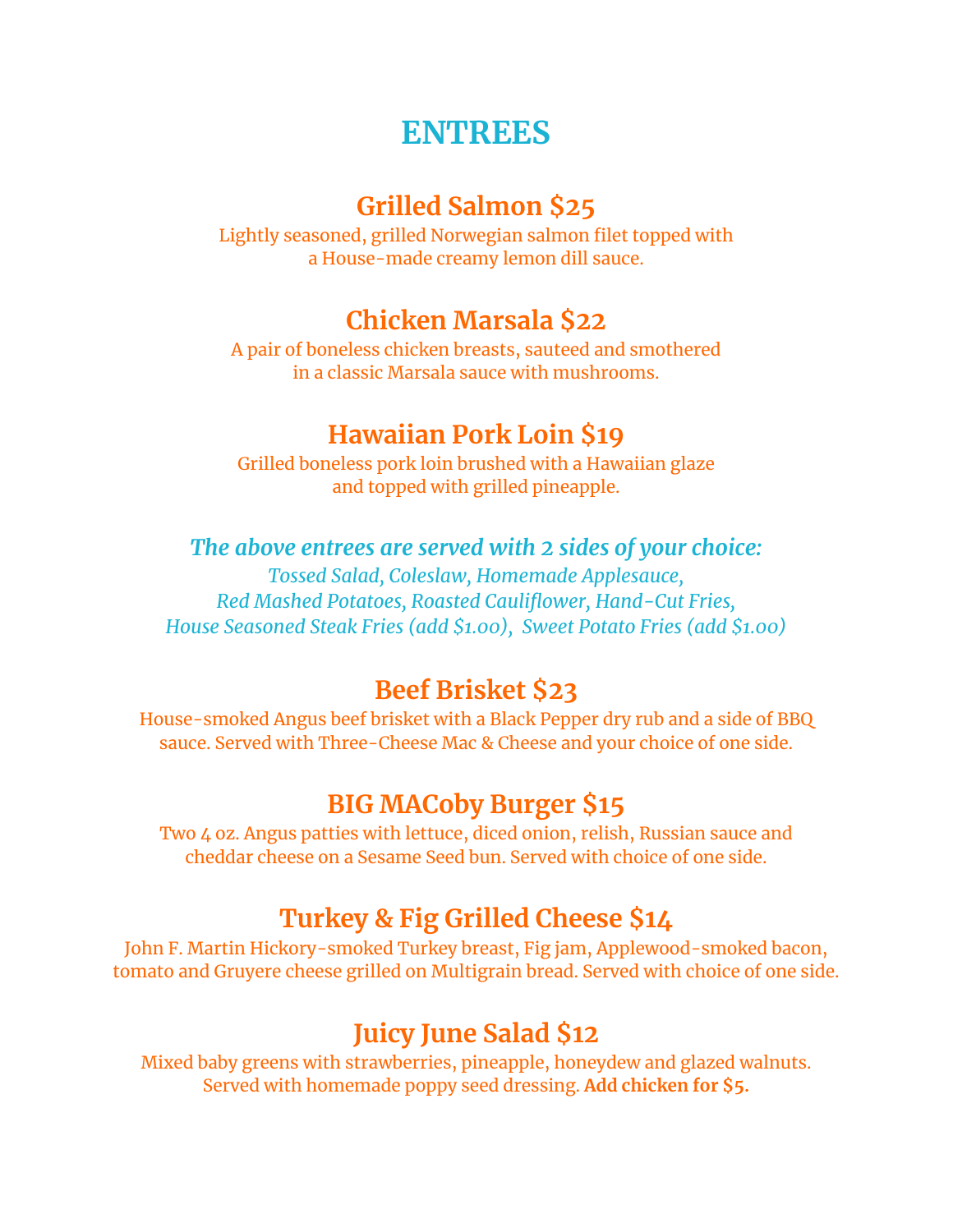# **APPETIZERS**

# **Pulled Pork Slider Trio \$12**

House-smoked Pulled Pork with pickles and choice of sauce on grilled slider rolls. Choose from four House-made sauces: **Hoisin, Honey Mustard, Cherry BBQ, Chipotle Ranch.** Mix and match or get three of your favorite sauce!

#### **Smokehouse Nachos \$11**

Corn tortilla chips piled with House-smoked Pulled Pork, Jalapenos and diced onion. Drizzled with House-made beer cheese sauce and BBQ sauce.

### **Bavarian Pretzels \$6**

A pair of baked soft pretzels, brushed with butter and sprinkled with salt. Served with House-made beer cheese sauce and dijon mustard.

# **DESSERTS**

**Homemade Caramel Apple Cheesecake \$8.50 Homemade Wetlands' Chipwich \$5.50**

# **SEASONAL BEER SELECTION**

### **Double Nickel SUPER MEGA DANK 420 CHRONIC KUSH GRAND DADDY SUPREME \$9.00**

Super Mega Dank 420 Chronic Kush Grand Daddy Supreme allows you to elevate to a higher plane and into the dank juicy clouds of hop-powered tangerine, peach, and apricot. A thick, coating mouth feel with an intense fruity hoppiness lets you celebrate 4/20 the way it was meant to be done, dank and hazed out. **16 oz. can, 7.0% ABV.**

## **Double Nickel SOUR DADDY DIESEL SUPREME \$9.00**

Fruity, tart notes of mango and pineapple are amplified by some acidity and roll up perfectly together with the OG hop forward flavors from the double dry-hopping of Mosaic, Citra, and Azacca. With Sour Daddy Diesel Supreme you get the best of both worlds; hazy, hoppy, fruity, and a bit sour… Now that's dank. **16 oz. can, 7.0% ABV.**

## **Workhorse Cloud 9 IPA \$9.00**

Hazy Imperial IPA with additions of white malt and oats to create a fluffy and creamy texture, complemented by radiant hop notes of apricot, pineapple, and citrus. Idaho 7 hops offer a black tea quality, along with 9% ABV, will leave you feeling an elevated sense of euphoria. **16 oz. can.**